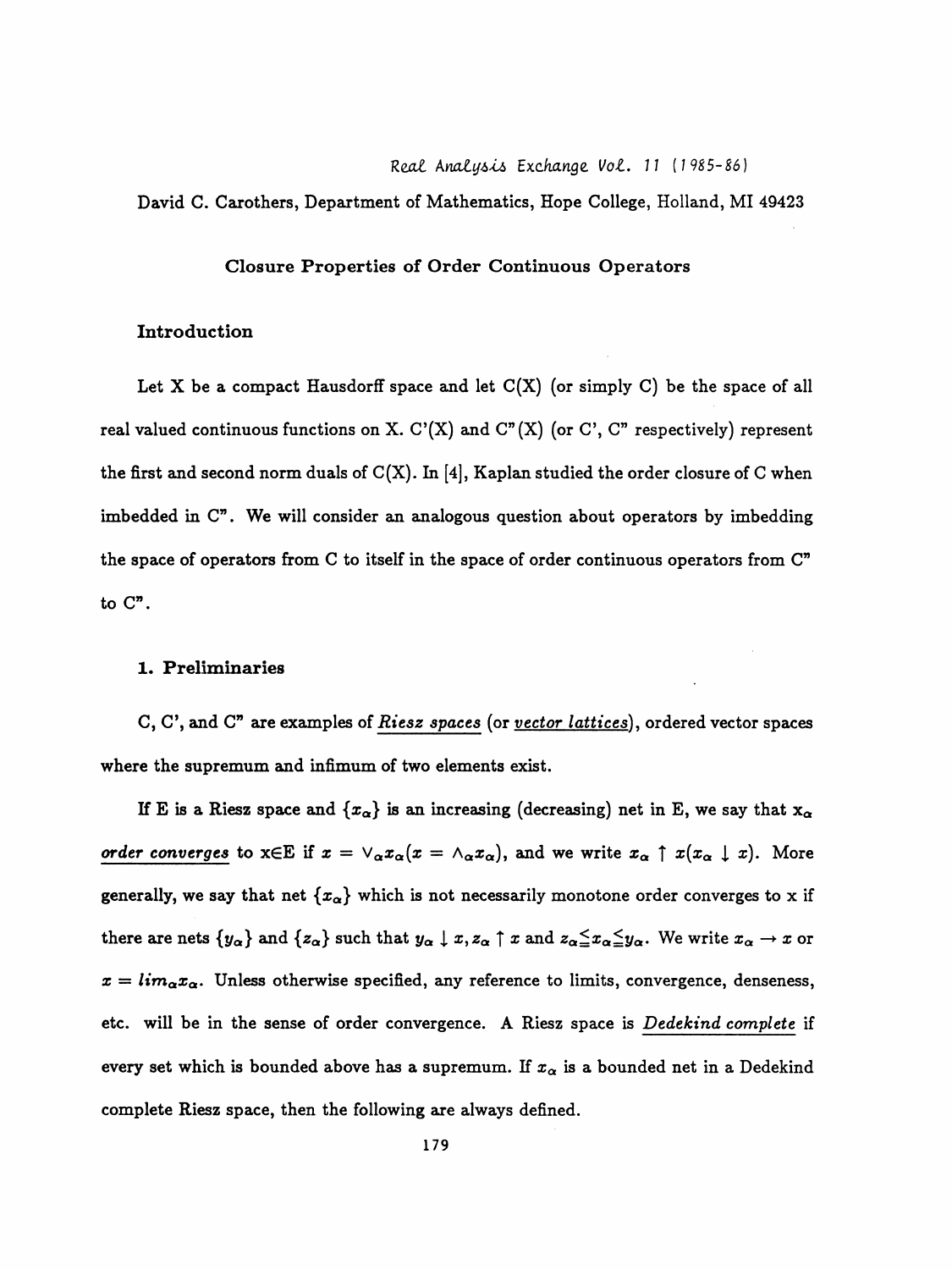$lim sup_{\alpha} x_{\alpha} = \wedge_{\alpha} \vee_{\beta > \alpha} x_{\beta}$ 

$$
limit_{\alpha} x_{\alpha} = \vee_{\alpha} \wedge_{\beta \geq \alpha} x_{\beta}
$$

A subspace  $F \subset E$  which is closed under finite infima and suprema is called a Riesz subspace. If  $\{y \in E; 0 \leq y \leq x, x \in F\}$  is also contained in F, then F is said to be an <u>ideal</u> of E. An ideal which is closed under order convergence is called a band. If A is any subset of E,  $A^d$  is defined by

$$
A^d = \{ y \in E; |y| \wedge |x| = 0, \ all \ x \in A \}.
$$

 $\mathbf{A}^d$  is a band in E. If E is Dedekind complete and  $\mathbf{F} \subset \mathbf{E}$  is a band, then E may be written as the direct sum of F and  $F^d$ ,  $E = F \oplus F^d$ .

 If F is an ideal of E, the positive cone of the band generated by F is obtained by taking all suprema of increasing nets in  $F_+$ .

Suppose E is Dedekind complete and F  $\subset$  E is a Riesz subspace. If  $x = \wedge_{y \in A} y =$  $\vee_{\mathbf{x} \in B} \mathbf{z}$  for A,  $B \subset F$  implies that  $\mathbf{x} \in F$ , then F is said to be *Dedekind closed*.

 C may be imbedded in C" in a natural way. In general, we will not distinguish between f $\in$ C and the corresponding f $\in$ C". If a Riesz space is also a Banach space and the norm is compatible with the order structure, i.e.  $|x| \leq |y|$  implies  $||x|| \leq ||y||$ , then it is called a Banach lattice. C and C" are AM spaces, Banach lattices whose norms satisfy  $\parallel f \vee g \parallel = \parallel f \parallel \vee \parallel g \parallel$  for f and g positive. Let 1 be the unit in C, the constant one function on X. 1 is also a unit for  $C<sup>n</sup>$ , and by a theorem of Kakutani  $C<sup>n</sup>$  may be represented as  $C(Y)$  for some compact Hausdorff space Y. Since  $C<sup>n</sup>$  is Dedekind complete, Y is Stonian, i.e. the closure of every open set is open [6, p. 108]. We will apply this 180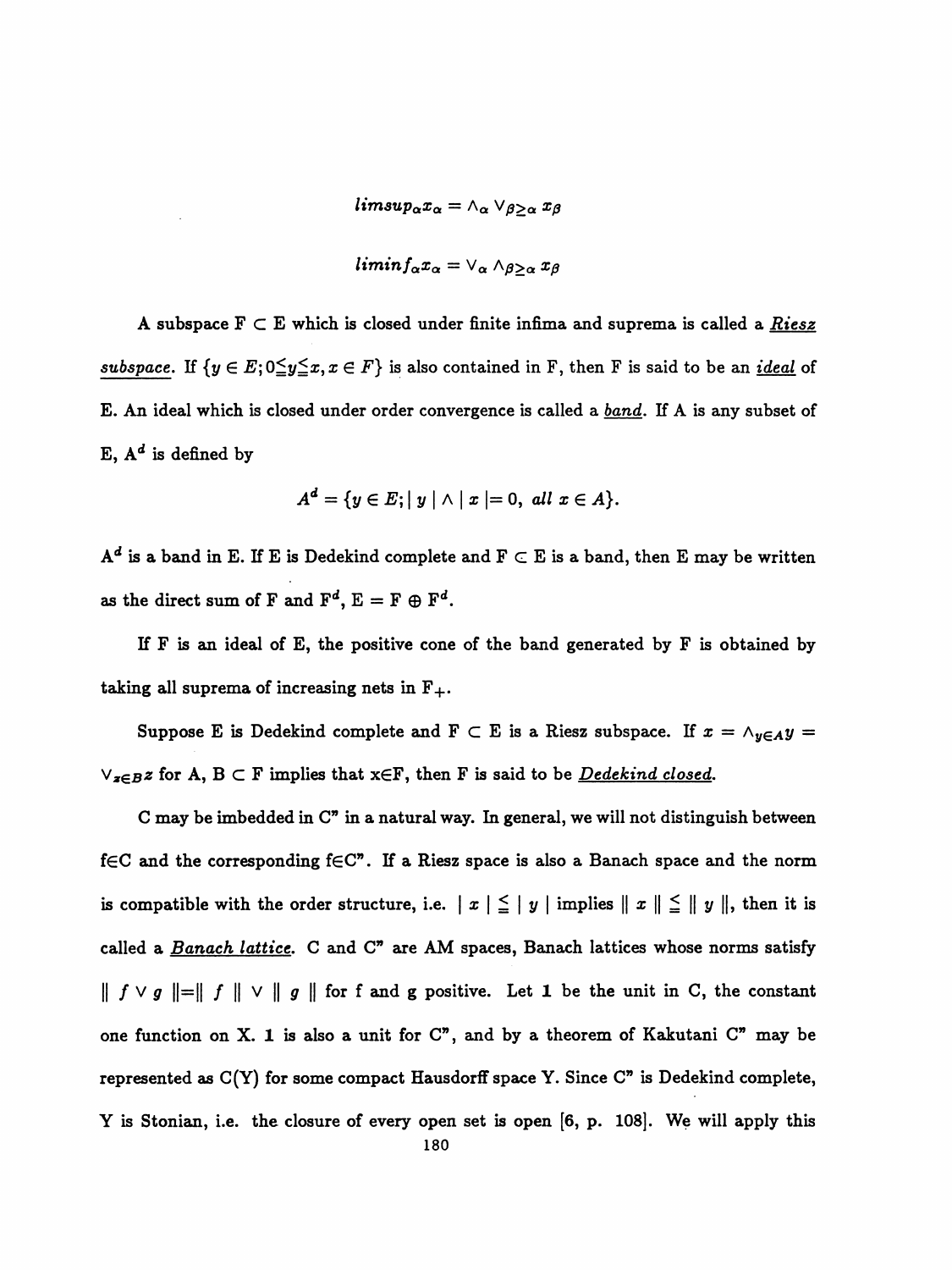notation throughout, letting Y be the Stone space of  $C<sup>n</sup>(X)$ .

An element  $e \in \mathbb{C}^n$  will be called a *component of* 1 (or simply a *component*) if  $e \wedge (1-e)=0$ . The set of all components will be denoted by  $\mathcal{E}$ . Each component corresponds to an open and closed subset of Y [3, 17.4 and 31.6]. A set PC  $\mathcal E$  will be called a partition of 1 if  $\vee_{e \in P} e = 1$  and  $e_1 \wedge e_2 = 0$  for  $e_1 e_2 \in P$ .

For  $\mu \in \mathbb{C}^n$  and  $f \in \mathbb{C}^n$ , by f $\mu$  we will mean that element of C' defined by

$$
\langle f\mu,g\rangle=\langle\mu,fg\rangle,\;g\in C.
$$

We will be especially interested in several subsets and subspaces of C". The following definitions and results are due to Kaplan [3].

 Every element of C" which is the supremum (infimum) of a subset of C will be called lower semicontinuous (upper semicontinuous). The set of all such suprema will be denoted by lsc (usc). The Riesz subspace lsc-lsc =  $\{f-g; f,g \in \text{lsc}\}$  (=usc-usc) will be denoted by SC. We note that the lsc elements of C" are exactly those which are  $\sigma(C',C)$  (the weak-\* or vague topology on C') lower semicontinuous on the positive part of the unit ball of C', and are thus also lower semicontinuous on the natural image of X in C'. In fact, each open subset of X corresponds to an element of  $\mathcal{E} \cap \mathsf{lsc}$ . If f $\in$ usc and g $\in$ lsc, f $\leq$ g, there is an h $\in$ C with  $f\leq h\leq g$ .

Every  $f \in C$ " which is the limit of a net in C will be called universally integrable. The set of all such elements is a Riesz subspace and will be denoted by U. Both U and C are Dedekind closed in C". U is in fact the set of elements of C" which are simultaneously infima of subsets of lsc and suprema of subsets of use.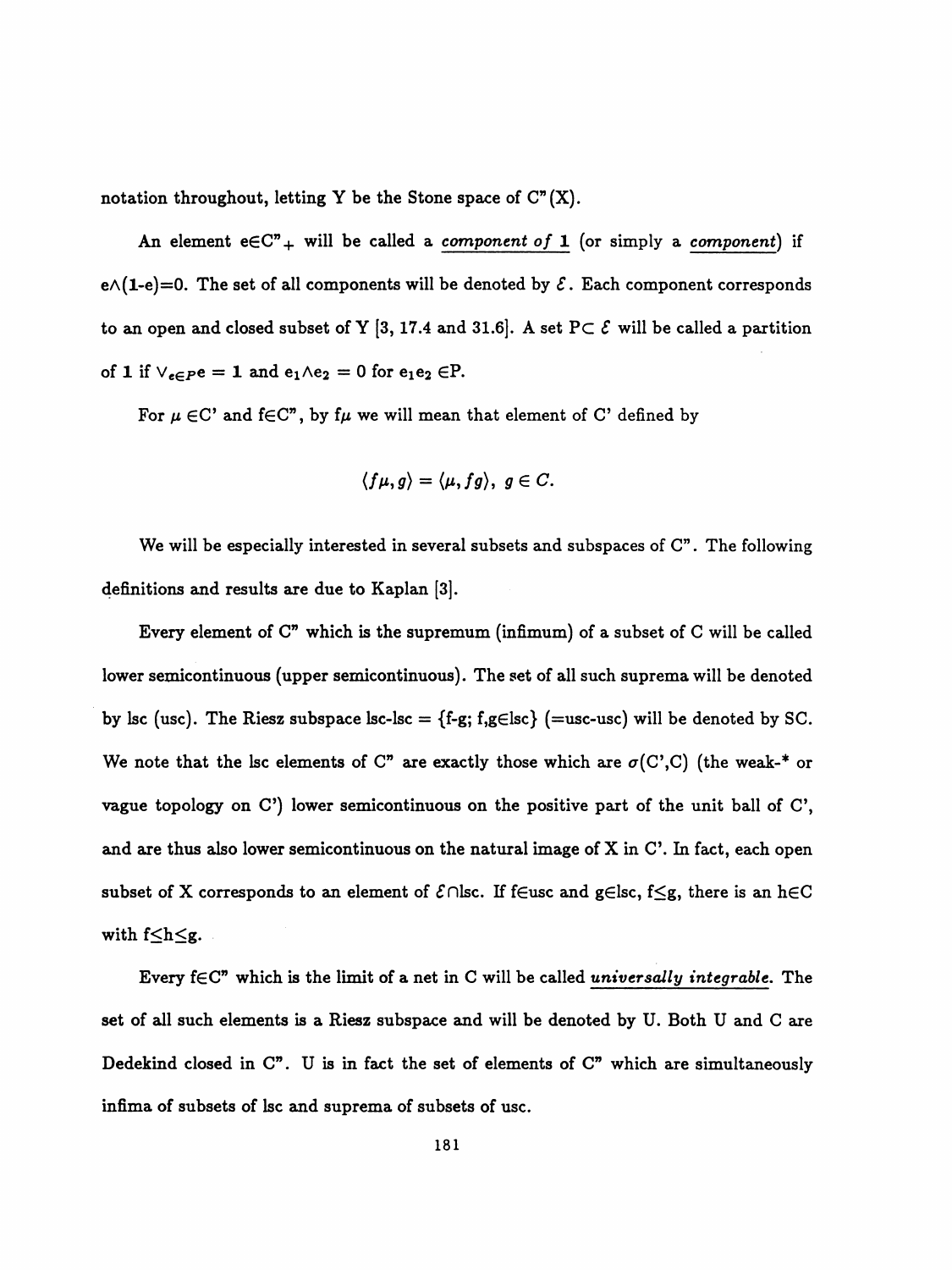The smallest  $\sigma$ -closed (closed under order convergence of sequences) subspace of  $\mathbb{C}^n$  which contains SC will be denoted by Bo. (It is possible to identify Bo with the space of Borel functions on X [3, 54.3 and 54.11]). As U is  $\sigma$ -closed, Bo C U. Every f $\in\mathbb{C}^n$  is the order limit of a net in Bo (or U). Both Bo and U are norm closed in C".

For  $\mu \in C'$ ,  $C^{\prime}_{\mu}$  will represent the band in C' generated by  $\mu$ . C" $_{\mu}$  will be the band in C" dual to C' $_{\mu}$ , i.e. if C' $_{\mu}^{\perp} = \{f \in C^{\prime\prime}; \langle | \mu |, | f | \rangle = 0\}$ , then  $C^{\prime\prime}{}_{\mu} = (C^{\prime}{}_{\mu}^{\perp})^d$ . For  $f \in C^{\prime\prime}$ ,  $f_{\mu}$  will be the image of f under the projection on  $C_{\mu}$ .  $C_{\mu}$  is isomorphic with the space  $L^1(\mu)$ , thus C" $\mu$  may be identified with  $L^{\infty}(\mu)$ . The spaces Bo and U project <u>onto</u> C" $\mu$ . If  ${f_\alpha} \subset C^n$  and  $f_\alpha \downarrow 0$ , then there is a sequence  ${f_n} \subset {f_\alpha}$  such that  $f_n \downarrow 0$ .  $C^n$  is an AM-space with unit  $1_\mu$ .

For  $\mu \in C'$ , the ideal generated by  $(C''_{\mu})^d \cap U$  in  $C''$  will be denoted by  $N_{\mu}$ .  $N_{\mu}$  and U+N<sub>µ</sub> are  $\sigma$ -closed. (U+N<sub>µ</sub> corresponds to the set of functions integrable with respect to  $\mu$ .) Every element of U differs from an element of Bo by an element of  $(C<sup>n</sup><sub>\mu</sub>)<sup>d</sup>$ ; thus Bo +  $N_{\mu} = U + N_{\mu}.$ 

 If E and F are Riesz spaces, the set of all linear operators from E to F which map intervals into order bounded sets is denoted by  $L^b(E,F)$ .  $L^b(E,F)$  is ordered by  $T \leq S$  when Ty $\leq$ Sy for y $\in$ E<sub>+</sub>, but it is not necessarily a Riesz space. The subspace consisting of all differences of positive operators is called the space of regular operators,  $L^r(E,F)$ . If F is Dedekind complete,  $L^b(E, F)$  is a Dedekind complete Riesz space, and for T,  $S \in L^b(E, F)$ and  $x \in E_+$ , T $\vee$ S is given by

$$
T \vee Sx = \frac{\vee}{x_1 + x_2 = x} (Tx_1 + Sx_2).
$$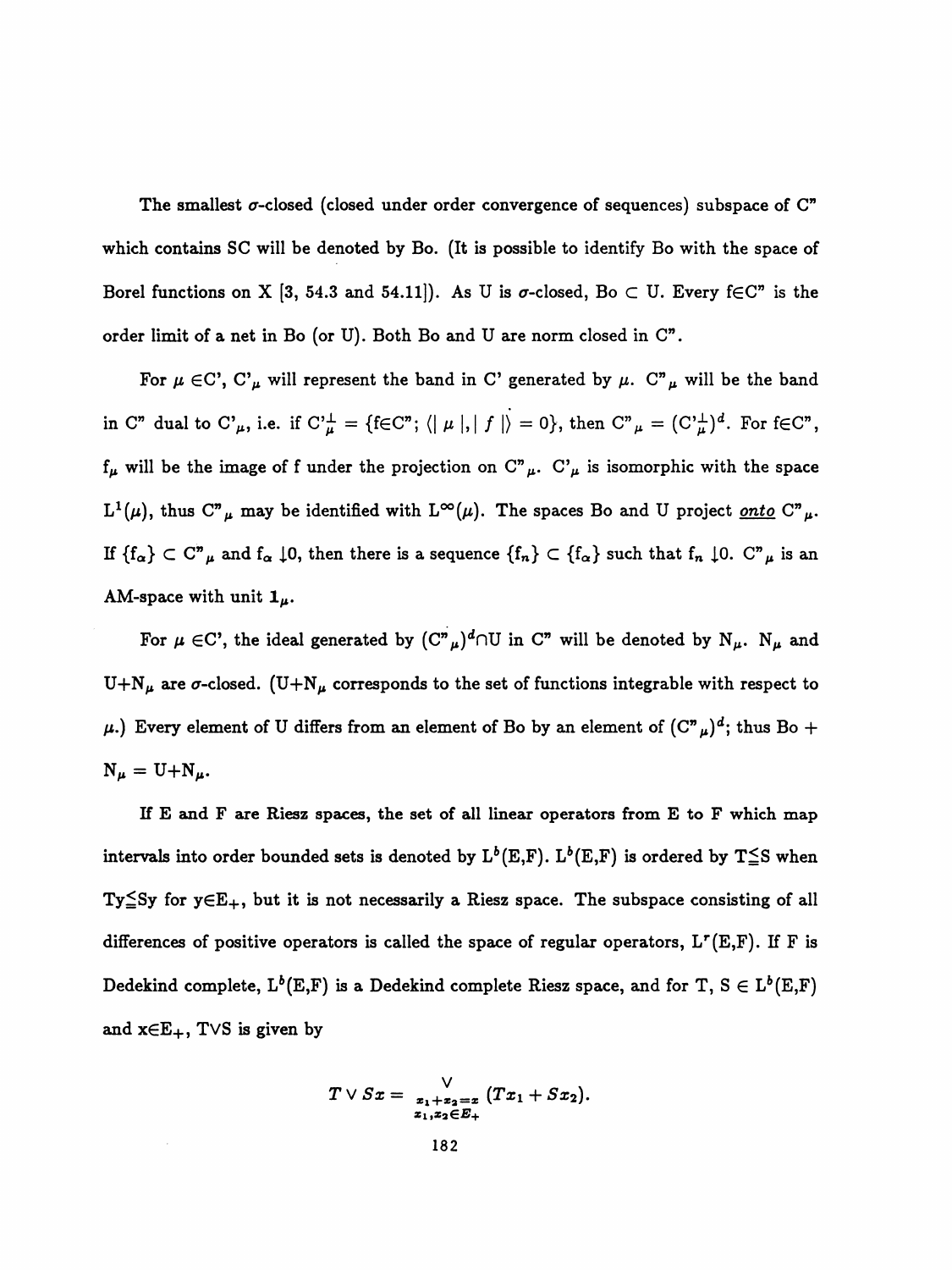In this case, we have  $L^r(E, F) = L^b(E, F)$ . Also, the band of  $L^b(E, F)$  consisting of operators which are continuous with respect to order convergence is designated by  $L^c(E,F)$  and is called the space of order continuous operators. For  $T \in L^c(C^*, C^*)$ ,  $T_\mu$  is the projection onto  $C_{\mu}^{\prime}$  composed with T.

 $L^b(C,C)$  may be imbedded in  $L^c(C'',C'')$  by identifying each  $T \in L^b(C,C)$  with its bitranspose  $T^{tt} \in L^c(C'', C'')$ . In general, we will not distinguish between T and  $T^{tt}$  and we will consider T as an element of  $L^c(C'', C'')$  when it is convenient to do so. If  $T \in L^c(C'', C'')$ and  $f \in C$ ", we will denote by  $fT$  the operator defined by

$$
fTg=f(Tg), g\in C^n.
$$

Because C is order dense in C", every operator in  $L^c(C'', C'')$  is determined by its values on C, and conversely every bounded operator from C to  $C$ " may be (uniquely) extended to an order continuous operator from  $C<sup>n</sup>$  to  $C<sup>n</sup>$ . Thus, we will use the symbol L<sup>r</sup>(C,U) to represent the subspace of L<sup>c</sup>(C<sup>n</sup>,C<sup>n</sup>) which consists of differences of positive operators mapping C to U.

 For more complete information about Riesz spaces and operators, see Vulikh [7] or Schaeffer [6].

 It is possible to translate the lifting theorem of Tulcea and Tulcea [l] to C" by replacing  $L^{\infty}(\mu)$  with  $C^{n}{}_{\mu}$  and the space of measurable functions with Bo +  $N_{\mu}$  in the proof to obtain [2, Theorem A.l]: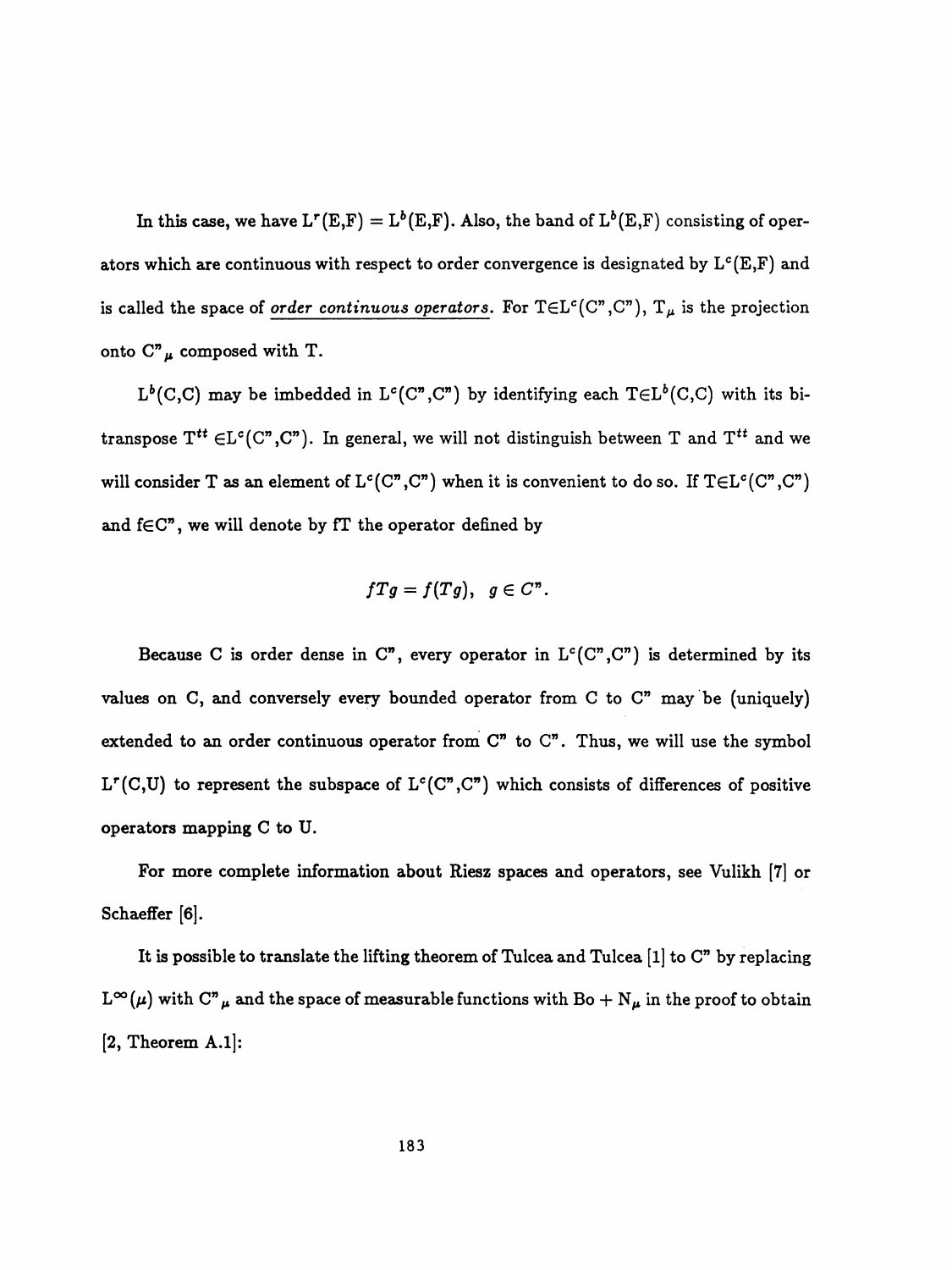1.1 Theorem (Tulcea) There exists a positive bounded linear mapping I:  $C_{\mu}^{\nu} \rightarrow C_{\mu}^{\nu}$ which satisfies:

- 1.  $I1_{\mu} = 1$ .
- 2. I maps  $\mathcal{E} \cap C^n \mu$  into  $\mathcal{E}$ .
- 3. (If)  $\mu = f$  for all  $f \in C^n \mu$ .
- 4. I takes values in Bo +  $N_{\mu}$ (=U+ $N_{\mu}$ ).

We will often require two copies of  $C<sup>n</sup>(X) = C(Y)$  and will denote the second by  $\overline{C}<sup>n</sup>$ = C( $\overline{Y}$ ). We will extend this notation with  $\overline{f} \in \overline{C}$ ",  $\overline{y} \in \overline{Y}$  and  $\overline{e}$  a component in  $\overline{C}$ " =  $C(\overline{Y})$ .

Each  $e \in \mathcal{E}$  determines a set V(e) which is open and closed in Y. The set of all such V(e) is a basis for the topology on Y.

If  $T \in L^b(C^n, C^n)_+$ ,  $\mu \in C^1_+$ , and  $f \in C^n_+$ , then

$$
m(V(e),V(\overline{e})) = \langle \overline{e}\mu, Tfe \rangle, \ e, \overline{e} \in \mathcal{E}
$$

defines a measure on Y $\otimes \overline{Y}$ . If  $\Phi$  is a function defined on  $Y \times \overline{Y}$ , we will denote the integral of  $\Phi$  with respect to this measure (when it exists) by

$$
\int \Phi(y,\overline{y})\langle d\overline{e}\mu,Tfde\rangle.
$$

The following is essentially due to Nakano [5, Theorem 4.3].

1.2 Proposition. If S,  $T \in L^c(C'', C'')$  with  $0 \le T \le S$  and  $\mu \in C'_{+}$ , then there is a Borel measurable function  $\Phi$  defined on  $Y \times \overline{Y}$  such that  $\langle \nu, Tf \rangle = \int \Phi(y, \overline{y})$   $\langle d\overline{e} \nu, Sfde \rangle$  for all f $\in$ C", and  $\nu \in$ C'<sub> $\mu$ </sub>.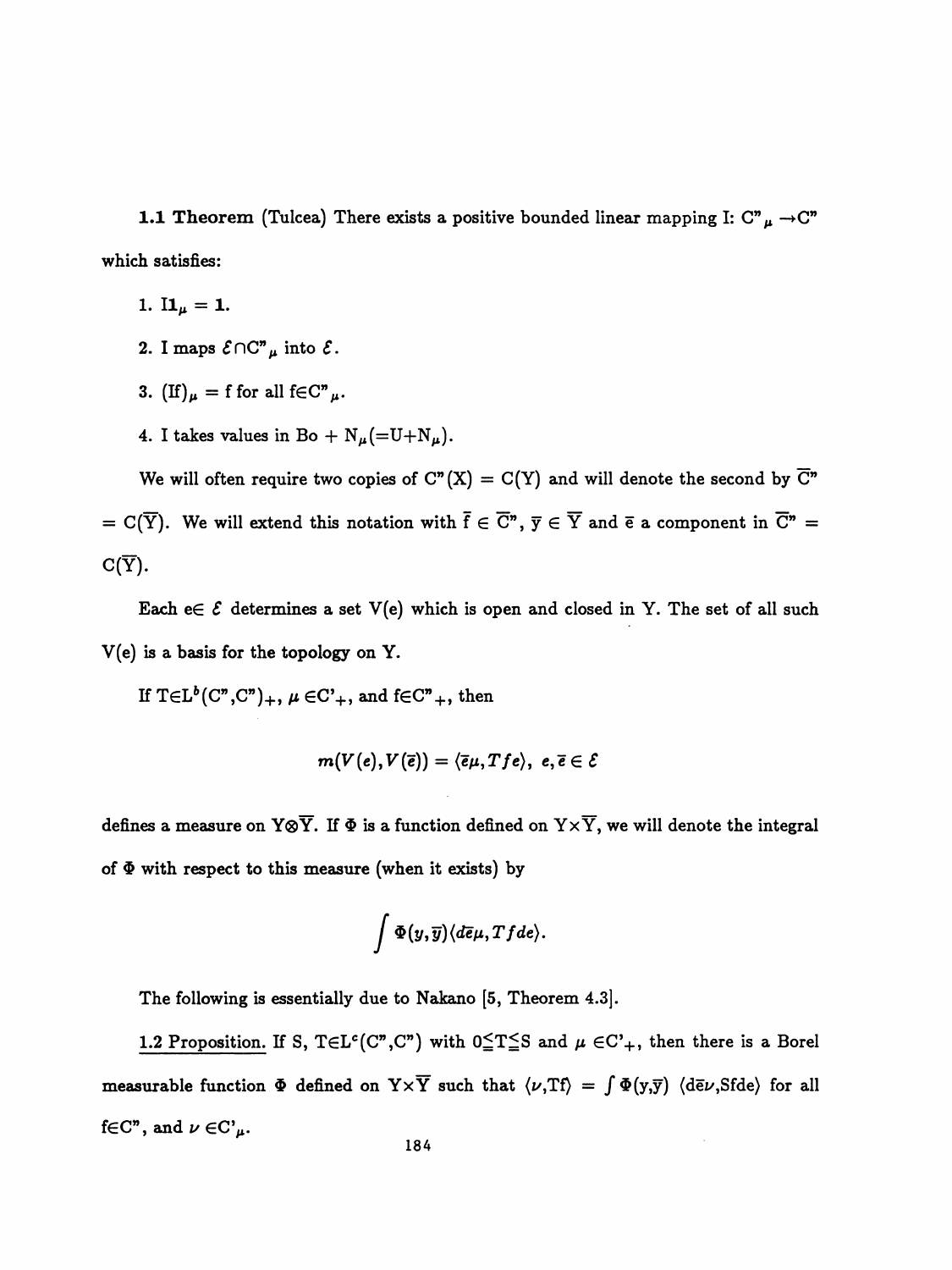# 2. The order closure of  $L^r(C, C)$  and  $L^r(C, U)$ .

We begin with an important topology on  $L^c(C^n, C^n)$ .

2.1 Theorem. Let  $\mu \in C^*$  and  $E = C$  or U. L<sup>r</sup>(C,E) is dense in the band which it generates in  $L^c(C'', C'')$  in the topology defined by the semi-norm

$$
\parallel T \parallel_{\mu} = \langle \mu, T \mid \mathbf{1} \rangle.
$$

Proof. We will first suppose that  $T \in L^c(C^n, C^n)$  satisfies  $0 \le T \le S$  for some  $S \in L^r(C, E)$ . By 1.2, there is a Borel function  $\Phi$  such that  $\langle \nu, Tf \rangle = \int \Phi(y, \overline{y}) \langle d\overline{e} \nu, Sfde \rangle$  holds for all f $\in \mathbb{C}^n$ and  $\nu \in C^{\prime}{}_{\mu}$ . We may assume  $0 \leq \Phi \leq 1$  (Y  $\times \overline{Y}$ ). Given  $\epsilon > 0$ , there is a function  $\Psi$  which is continuous on  $Y \times \overline{Y}$  such that  $0 \leqq \Psi \leqq 1$   $(Y \times \overline{Y})$  and

$$
\int \mid \Psi - \Phi \mid \langle d\overline{e}\mu, S \mathbf{1}\mathrm{d}\mathbf{e}\rangle < \epsilon.
$$

Hence, it suffices to consider operators defined by  $\langle \nu, Tf \rangle = \int \Psi(y, \overline{y}) \langle d\overline{e} \nu, Sfde \rangle$  where  $\Psi$  is continuous, taking values between 0 and 1.

Because  $\Psi$  is continuous, there are, for given  $\epsilon > 0$ , finite collections of components  ${e_i}$  and  ${\bar{e}_j}$  and real numbers  $r_{i,j}$  that satisfy

$$
\int \mid \Psi \mid -\sum_{i,j} r_{i,j} e_i \otimes \overline{e}_j \mid \langle d\overline{e}\nu, \text{S1de}\rangle < \epsilon.
$$

We conclude that we may assume  $\Psi = e \otimes \bar{e}$  for  $e, \bar{e} \in \mathcal{E}$ . We will need the following lemma.

2.2 lemma. Given  $e \in \mathcal{E}$ ,  $\mu \in \mathbb{C}^n_+$ , and  $\epsilon > 0$ , there are elements  $e_1 \in \text{usc} \cap \mathcal{E}$  and  $e_2 \in \text{lsc} \cap \mathcal{E}$  that satisfy  $(e_1)_{\mu} \leqq e \leqq (e_2)_{\mu}$ ,  $e_1 \leqq e_2$ , and  $\langle \mu, e_2-e_1 \rangle < \epsilon$ .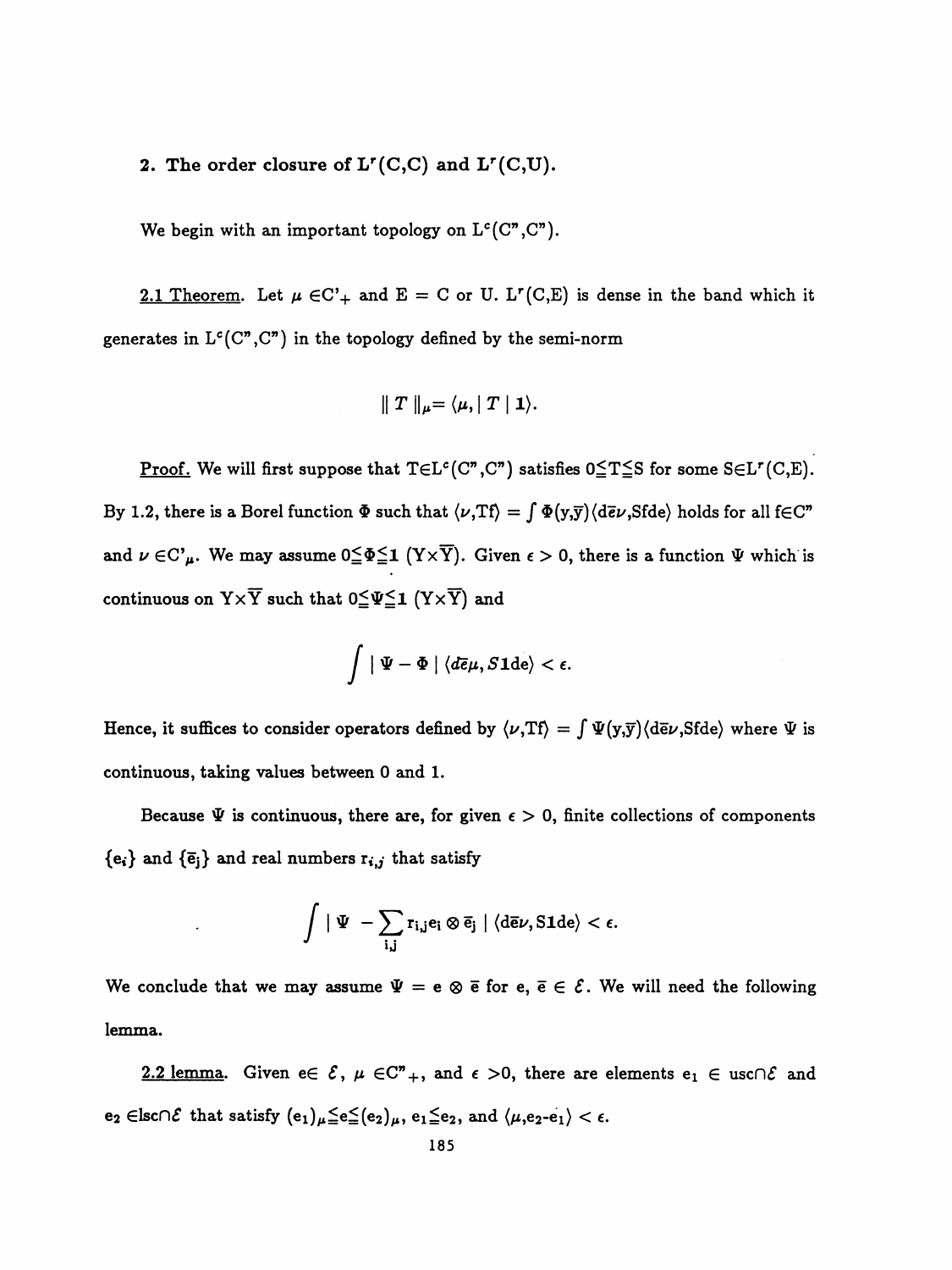<u>Proof.</u> Since  $C^{\prime\prime}{}_{\mu} = U_{\mu}$ , we may choose  $\dot{e} \in U_{+}$  with  $\dot{e}_{\mu} = e_{\mu}$ . We may also assume that  $\dot{e}$ is a component, replacing  $\dot{e}$  with  $\vee_n(n\dot{e}\wedge 1)$  if necessary (recall that U is  $\sigma$ -closed). Because e is the supremum of a subset of usc, we find feusc with  $0 \le f \le e$  and  $\langle \mu, e - f \rangle < \epsilon/(4 \|\mu\|)$ . Consider A = { $x \in X$ ;  $f(x) \ge \epsilon/(4 || \mu ||)$ }. Since f $\in$ usc, this set is closed in X. A determines element  $e_1 \in \text{usc} \cap \mathcal{E}$  with  $\mu(A) = \langle \mu, e_1 \rangle$ . We have  $e_1 \leq e$  and

$$
\langle \mu, \dot{e}-e_1\rangle \leq \langle \mu, \dot{e}-f\rangle + \langle \mu, (\epsilon/(4 \parallel \mu \parallel)) \mathbf{1}\rangle < \frac{1}{4}\epsilon + \frac{1}{4}\epsilon = \frac{1}{2}\epsilon.
$$

If we apply the above to 1-e , we find characteristic  $(1-e_2)$   $\in$ usc with

$$
\langle \mu, e_2 - \dot{e} \rangle = \langle \mu, 1 - \dot{e} - (1 - e_2) \rangle < \frac{1}{2} \epsilon.
$$

and  $(1-e) \ge (1-e_2)$ . We have then  $e_2 \in \text{lsc}, e_1 \le e \le e_2$ , and

$$
\langle \mu, e_2-e_1\rangle = \langle \mu, e_2-\dot{e}\rangle + \langle \mu, \dot{e}-e_1\rangle < \frac{1}{2}\epsilon + \frac{1}{2}\epsilon = \epsilon.
$$

We return to the operator defined by  $\int e \otimes \overline{e} \langle d\overline{e}\nu, S f d e \rangle$ . Given  $\epsilon > 0$ , choose  $e_1, e_2, \overline{e}_1$ , and  $\bar{e}_2$  according to the lemma such that

$$
\langle S^t\mu, e_2 - e_1\rangle < \frac{1}{2}\epsilon
$$
  

$$
\langle \mu, \overline{e}_2 - \overline{e}_1\rangle < \epsilon/(2 \parallel S\parallel).
$$

We next find f,  $\bar{f} \in C$  such that  $e_1 \leqq f \leqq e_2$  and  $\bar{e}_1 \leqq \bar{f} \leqq \bar{e}_2$ , since  $e_1$  and  $\bar{e}_1$  are from usc and  $e_2$ and  $\bar{e}_2$  are from lsc. It follows that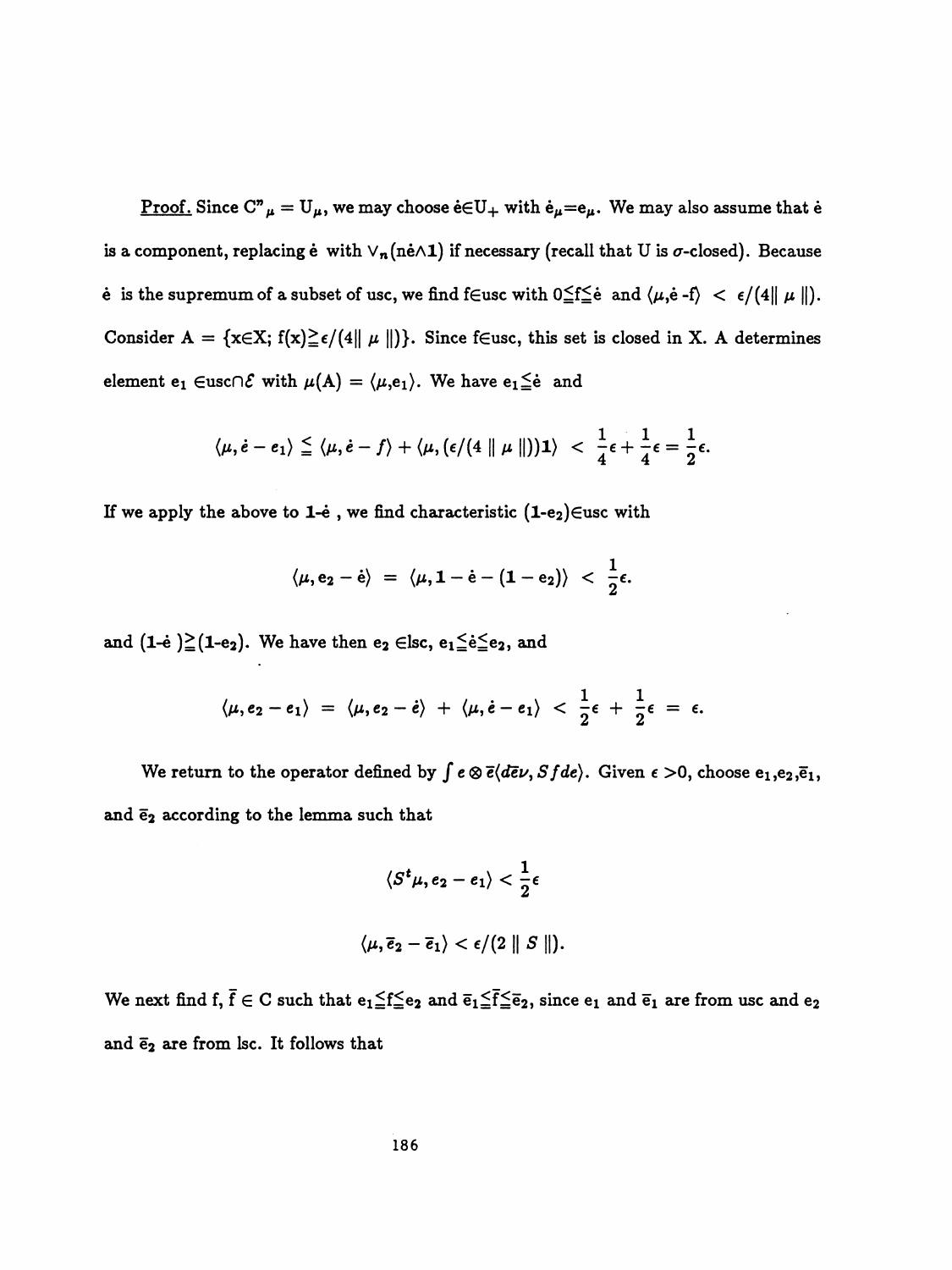$$
\int |f \otimes \overline{f} - e \otimes \overline{e}| \langle d\overline{e}\mu, \text{S1de}\rangle \leq \int (e_2 \otimes \overline{e}_2 - e_1 \otimes \overline{e}_1) \langle d\overline{e}\mu, \text{S1de}\rangle
$$
  
\n
$$
= \int e_2 \otimes \overline{e}_2 \langle d\overline{e}\mu, \text{S1de}\rangle - \int e_1 \otimes \overline{e}_1 \langle d\overline{e}\mu, \text{S1de}\rangle
$$
  
\n
$$
= \langle \overline{e}_2\mu, \text{Se}_2 \rangle - \langle \overline{e}_1\mu, \text{Se}_1 \rangle
$$
  
\n
$$
= \langle \overline{e}_2\mu, \text{Se}_2 \rangle - \langle \overline{e}_1\mu, \text{Se}_2 \rangle + \langle \overline{e}_1\mu, \text{Se}_2 \rangle - \langle \overline{e}_1\mu, \text{Se}_1 \rangle
$$
  
\n
$$
\leq || S || \langle \mu, \overline{e}_2 - \overline{e}_1 \rangle + \langle \text{S}^t \mu, e_2 - e_1 \rangle
$$
  
\n
$$
< \frac{1}{2} \epsilon + \frac{1}{2} \epsilon = \epsilon.
$$

If the operator R is defined by  $\langle \nu, Rg \rangle = \int f \otimes \overline{f} \langle d\overline{e} \nu, Sgde \rangle$ , the above shows that  $|| R - T ||_{\mu} < \epsilon$ . We now demonstrate that REL<sup>r</sup>(C,E).

2.3 lemma. If  $f \in C_+$ , there is a net  $f_\alpha$  f in order and norm, where each  $f_\alpha$  may be written

$$
f_{\alpha} = \sum_{i=1}^{m_{\alpha}} a_{\alpha,i} e_{\alpha,i}
$$

 $\sim$ 

with  $e_{\alpha,i} \in \text{lsc} \cap \mathcal{E}$ .

 $\mathcal{A}^{\mathcal{A}}$ 

<u>Proof.</u> Assume, without loss of generality, that  $0 \leq f \leq 1$ . For each  $g \in C$  and real number  $0 \le a \le 1$ , let  $e(a,g) = \vee_n (1 \wedge n(g-a1)^+)$ .

By definition,  $e(a,g) \in \text{lsc} \cap \mathcal{E}$ , and  $ae(a,g) \leqq g$ . In general if

$$
0=a_0\leq a_1...\leq a_n=1.
$$

let

$$
e_i + e(a_i - a_{i-1}, (f - a_{i-1}1)^+) = \vee_n (1 \wedge n((f - a_{i-1}1)^+ - (a_i - a_{i-1})1)^+)
$$

we have

$$
\sum_{i}^{n} (a_i - a_{i-1}) e_i \leq f
$$
  
187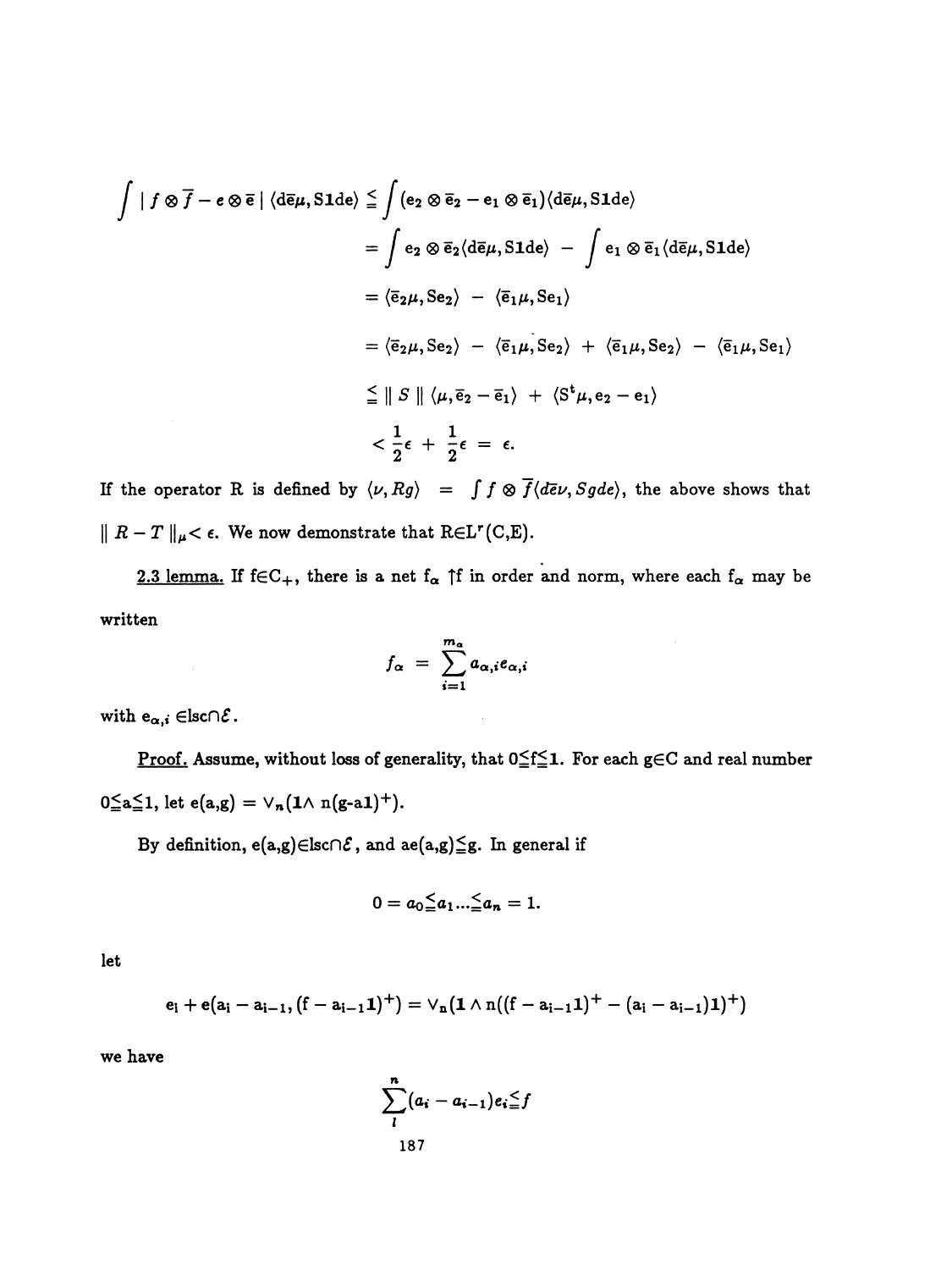and

$$
0 \leq f - \sum_{i=1}^{n} (a_i - a_{i-1}) e_i \leq {n \choose i} |a_i - a_{i-1}| \bigg) 1.
$$

Hence, f is the supremum of all such sums. To find an increasing net simply consider all finite suprema of the sums above. This completes the proof.

We apply the lemma to find  $f_{\alpha}$  | f and  $\bar{f}_{\alpha}$  |  $\bar{f}$ , and consequently  $f_{\alpha} \otimes \bar{f}_{\alpha}$  | f $\otimes \bar{f}$ . Let one of these be written

$$
f_{\alpha} \otimes \overline{f}_{\alpha} = \sum_{i,j} \eta_{i,j} e_i \otimes \overline{e}_j.
$$

Suppose first that  $E = C$ . Let  $\{\nu_{\beta}\}\$ be a net in C' which  $\sigma(C',C)$  converges to  $\nu$ . For  $h \in C_+$ , he<sub>i</sub> Elsc and we may find a net  $\{h_\gamma\}$  in  $C_+$  with  $h_\gamma$   $\uparrow$  he<sub>i</sub>. Note that

$$
\int e_i \otimes \overline{e}_j \langle d\overline{e} \nu_\beta, Shde \rangle = \langle \overline{e}_j \nu_\beta, She_i \rangle.
$$

and we have

$$
\langle \overline{e}_j \nu, Sh_{\gamma} \rangle \leqq limin f_{\beta} \langle \overline{e}_j \nu_{\beta}, Sh_{\gamma} \rangle \leqq limin f_{\beta} \langle \overline{e}_j \nu_{\beta}, She_i \rangle.
$$

Thus  $\langle \bar{e}_j \nu, She_i \rangle \leq limin f_\beta \langle \bar{e}_j \nu_\beta, Shei \rangle$ , and we conclude that the operator defined by  $\langle \nu, R'h \rangle = \int e_i \otimes \overline{e}_j \langle d\overline{e}\nu, Shde \rangle$  maps h $\in$ C<sub>+</sub> to an element of lsc, and hence the same holds for  $R_{\alpha}$  defined by  $\langle \nu, R_{\alpha}h \rangle = \int f_{\alpha} \otimes \overline{f}_{\alpha} \langle d\overline{e} \nu, Shde \rangle$ . Since  $f_{\alpha} \otimes \overline{f}_{\alpha} \uparrow f \otimes \overline{f}$  in order and norm, we have that  $\langle \nu, Rh \rangle = \int f \otimes \overline{f} \langle d\overline{e}\nu, Shde \rangle$  maps  $h \in E_+$  to an element of lsc.

In an analogous manner, we can show that Rh $\infty$ usc for  $h \in C_+$ , and thus  $R \in L^b(C, C)$ , because C is Dedekind closed (i.e. usc∩lsc=C).

Next assume  $E = U$ . Fix  $h \in C_+$  and consider

$$
\int f_{\alpha} \otimes \overline{f}_{\alpha} \langle d\overline{e} \nu, Shde \rangle = \sum_{i,j} \eta_{i,j} \int e_{i} \otimes \overline{e}_{j} \langle d\overline{e} \nu, Shde \rangle
$$

$$
= \sum_{i,j} \eta_{i,j} \langle \overline{e}_{j} \nu, She_{i} \rangle
$$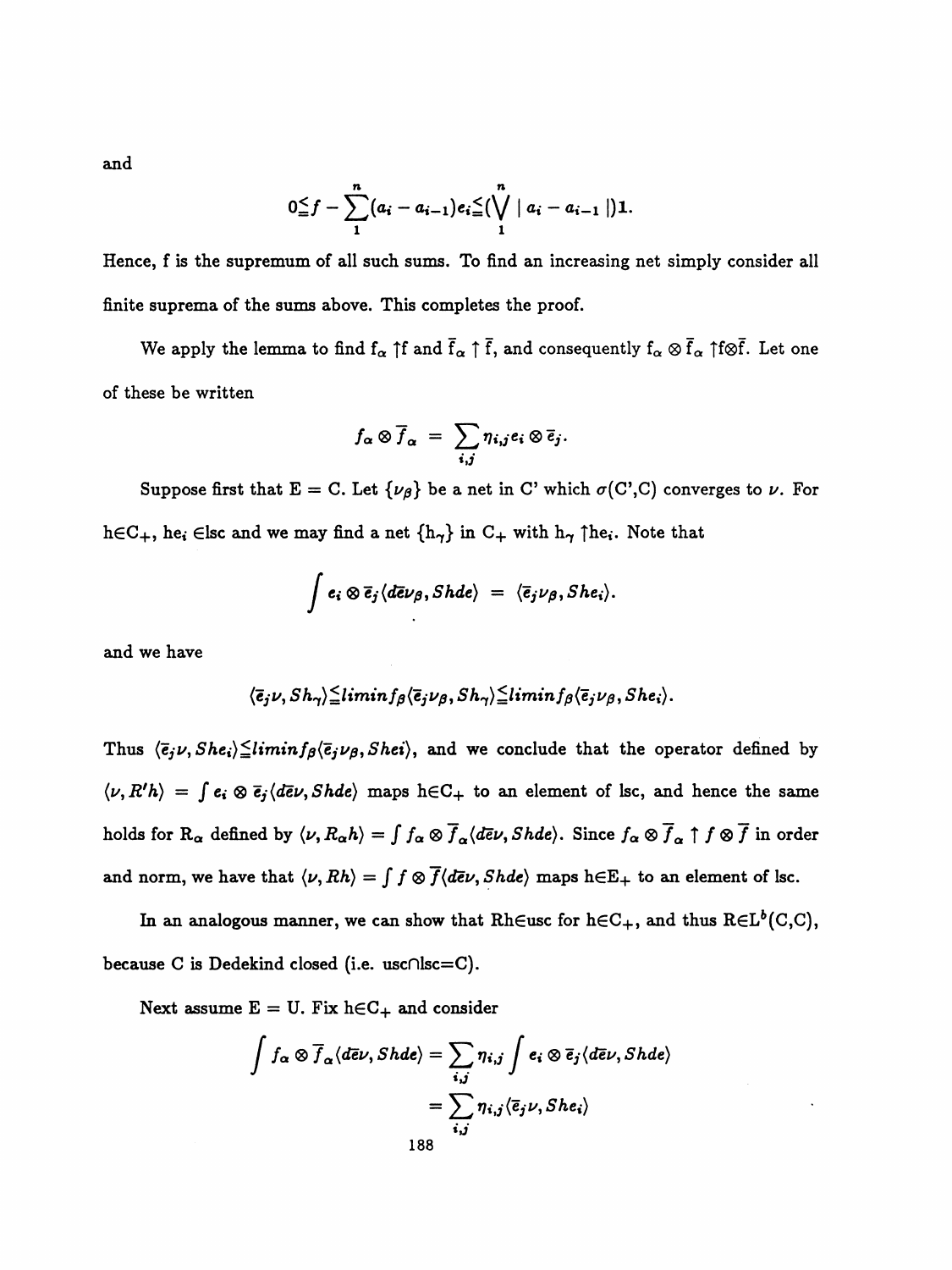as a function of  $\nu$ . For fixed i and j, there is a net  $h_{\gamma} \uparrow h e_i$  with  $h_{\gamma} \subset C$ .  $\langle \bar{e}_j \nu, Sh_{\gamma} \rangle$  is then, as a function of  $\nu$ , an element of U. Thus  $\int \int \otimes \overline{f} \langle d\overline{e} \nu, Shde \rangle$  is a supremum of elements of U (as a function of  $\nu$ ). In a similar manner we can show that  $\int f \otimes \overline{f} \langle d\overline{e}\nu, Shde \rangle$  is an infimum of elements of U. Since U is Dedekind closed, the operator above maps C to U.

Every positive operator in the ideal generated by  $L^r(C, E)$  is dominated by an operator in  $L^r(C,E)$ , for if S,  $T \ge 0$ , we have  $S \vee T \le S + T$ . As a consequence, the preceding argument implies that  $L^r(C, E)$  is dense under  $|| \cdot ||_{\mu}$  in the ideal which it generates in  $L^c(C^r, C^r)$ . If T<sup>2</sup>0 is in the band generated by L<sup>r</sup>(C,C), there is a net T<sub> $\alpha$ </sub> in the ideal generated by L<sup>r</sup>(C,C) with  $T_{\alpha}$   $\uparrow$  T. Since  $\langle \mu, T_{\alpha} \pmb{1} \rangle \uparrow \langle \mu, T \pmb{1} \rangle$ , we conclude L<sup>r</sup>(C,C) is dense in the band it generates under  $\|\bullet\|_{\mu}$ , and the proof of 2.1 is complete.

We note without proof that if X is a compact metric space,  $L^r(C, C)$  may be replaced by  $L^b(C, C)$ .

2.4 Proposition. Given  $T \in L^c(C^*, C^*)$  and  $S \in L^r(C, E)$ ,  $E=C$  or U, with  $0 \le T \le S$ , and  $\mu \in C^1_+$ ,  $T_{\mu} = \lim_n T_{\mu}^n$  for a sequence  $\{T^n\} \subset L^r(C, E)$  satisfying  $0 \leq T^n \leq S$ .

<u>Proof.</u> By 2.1, there is a sequence  $\{T^n\} \subset L^r(C, E)$  satisfying  $0 \le T^n \le$ S and

$$
\parallel T^{n}-T\parallel\mu=\langle\mu,|\vert T^{n}-T\mid1\rangle\leqq(\frac{1}{2})^{n}.
$$

Let  $S^n = \vee_{m \geq n} T^m$ . It follows that

$$
\langle \mu, | S^n - T | 1 \rangle \leq \langle \mu, \vee_{m \geq n} | T^m - T | 1 \rangle
$$
  
= 
$$
\langle \mu, \bigvee_{k} \bigvee_{m = n} | T^m - T | 1 \rangle
$$
  
= 
$$
\bigvee_{k} \langle \mu, \bigvee_{m = n} | T^m - T | 1 \rangle
$$
  
189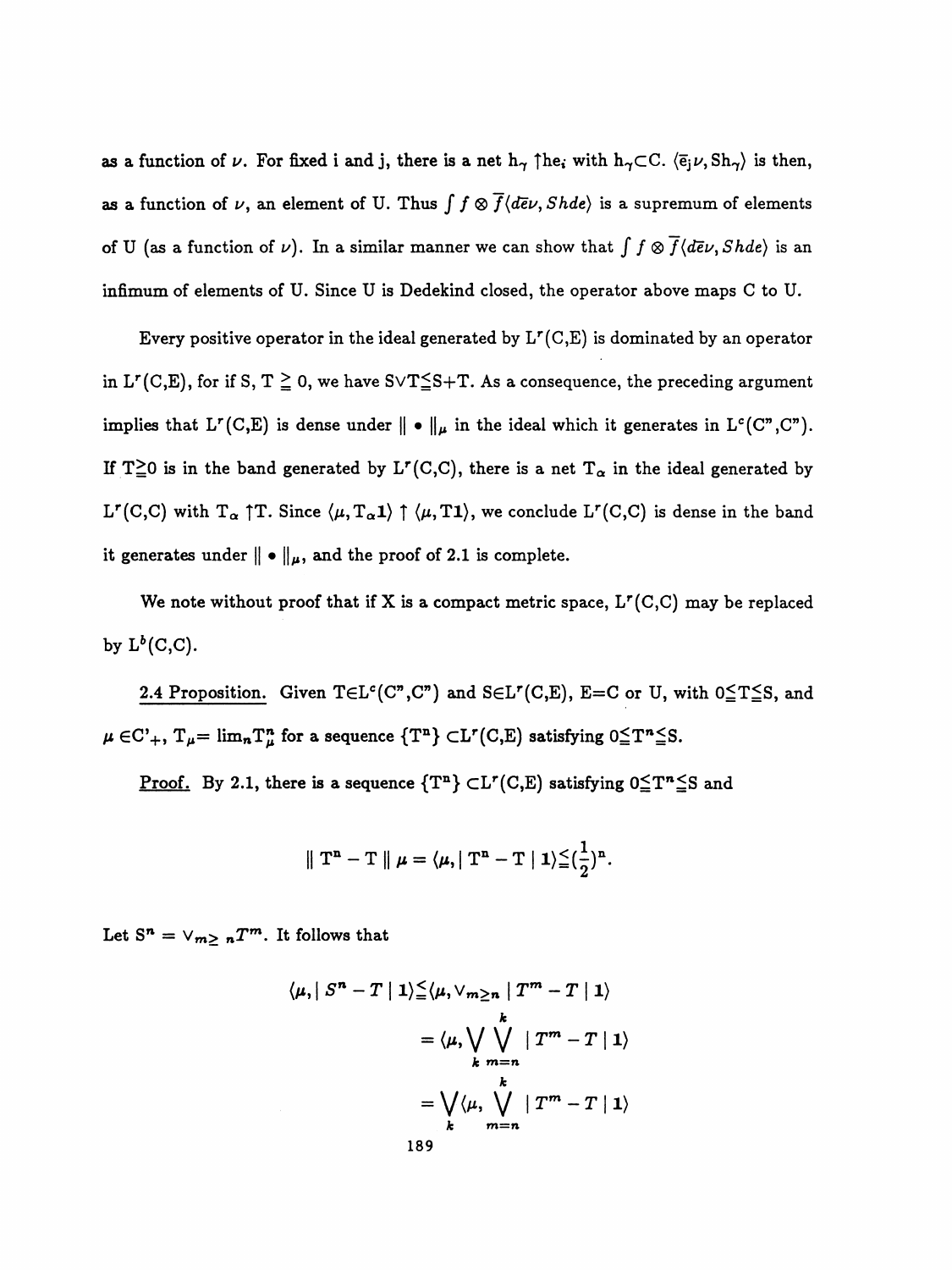The last step follows from the fact that the finite suprema are increasing. Thus

$$
\langle \mu, | S^n - T | 1 \rangle \leq \bigvee_{k} \sum_{m=n}^{k} \langle \mu, | T^m - T | 1 \rangle
$$
  

$$
\leq \bigvee_{k} \sum_{m=n}^{k} \left( \frac{1}{2} \right)^m
$$
  

$$
= \left( \frac{1}{2} \right)^{n-1}.
$$

Thus  $\lim_{n} \langle \mu, | S^n - T | 1 \rangle = 0.$ 

Since  $\limsup_m T^m = \wedge_m S^m$ , we have

$$
\lim_{\mathbf{n}}\langle\mu, \vert\ {\rm limsup}_{\mathbf{m}}\mathrm{T}^{\mathbf{m}}-\mathrm{S}^{\mathbf{n}}\mid \mathbf{1}\rangle=0.
$$

From

$$
\langle \mu, \mid \text{limsup}_\text{mT}^\text{m} - \text{T} \mid 1 \rangle \leqq \langle \mu, \mid \text{limsup}_\text{mT}^\text{m} - \text{S}^\text{n} \mid 1 \rangle + \langle \mu, \mid \text{S}^\text{n} - \text{T} \mid 1 \rangle
$$

we obtain

$$
\langle \mu, \vert \; \text{limsup}_\text{m} \text{T}^\text{m} - \text{T} \; \vert \; \textbf{1} \rangle = 0.
$$

Finally, since  $(\limsup_m T^m)_\mu = \limsup_m T^m_\mu$ , we conclude that  $\limsup_m T^m_\mu = T_\mu$ .

In an analogous manner, we can demonstrate that  $\liminf_m T_\mu^m = T_\mu$ , and the proposition follows.

Note that  $T_{\mu} \uparrow T$  as  $\mu$  increases in  $C'_{+}$ , with  $\{T_{\mu}\}\$  a net indexed by the directed set  $C'_{+}.$ 

2.5 Proposition. If  $T \in L^c(C^*, C^*)$  with  $0 \le T \le S \in L^r(C, E)$ ,  $E=C$  or U, then T is in the order closure of  $L^r(C, E)$ . In particular, if  $(L^r(C, E))^{\ell u}$  represents the set of all infima of operators which are suprema of subsets of  $L^r(C, E)$ , then T is the order limit of a net in  $(L^r(C,E))^{\ell u}$ . 190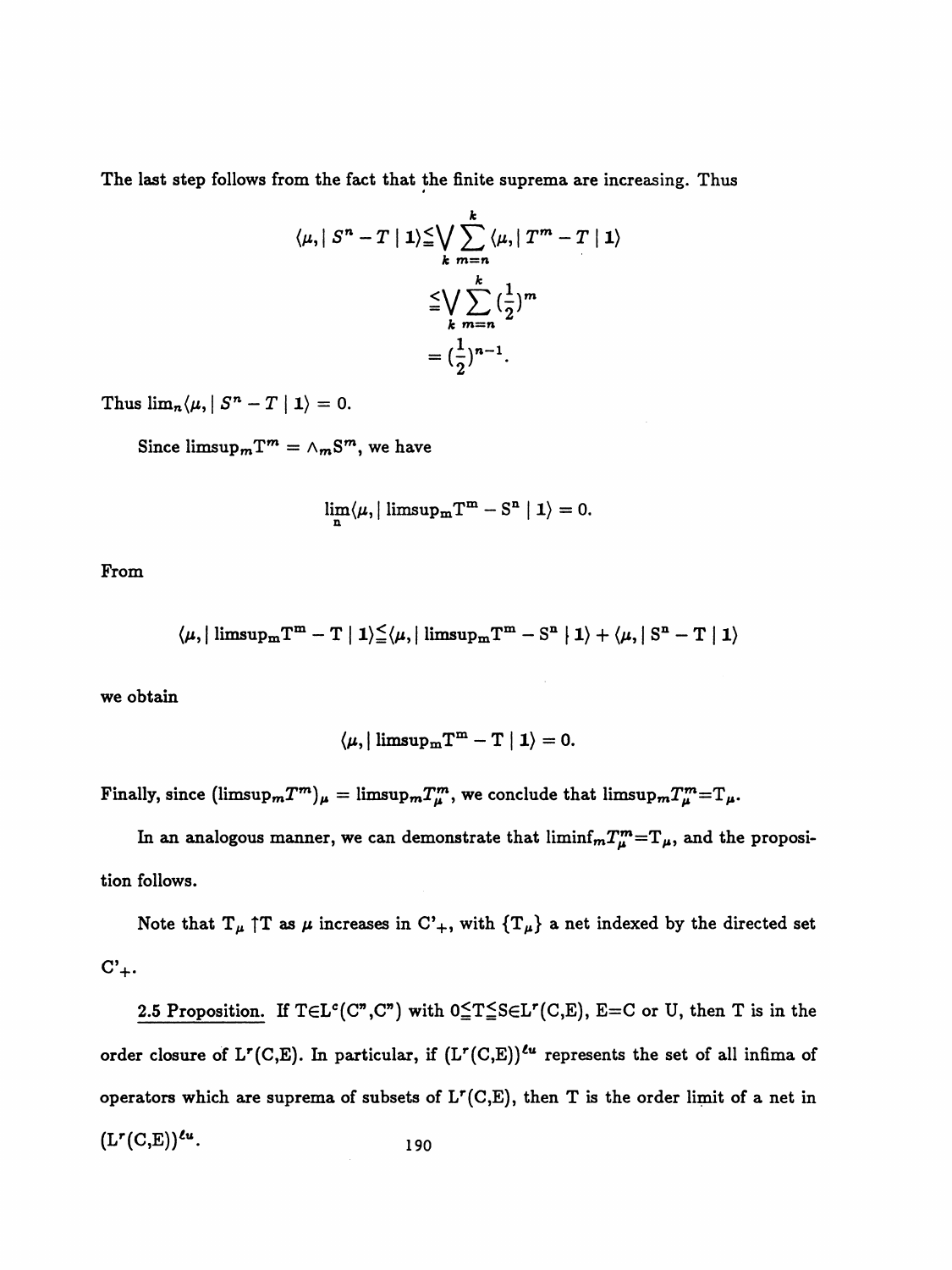<u>Proof.</u> By 2.4 there is, for each  $\mu \in C^1$ , a sequence  $\{T^n\} \subset L^r(C, E)$  with  $0 \leq T^n \leq S$  and  $\lim_{n}T_{\mu}^{n}=T_{\mu}$ . In addition,  $\lim_{n}T^{n}\leq S$  and  $(\lim_{n}T^{n})_{\mu}=T_{\mu}$ . Let  $R(\mu)=\lim_{n}T^{n}$ . Then  $T_{\mu}=R(\mu) \leq T + S_{\mu}^{d}$ , where  $S_{\mu}^{d}$  is the projection of S on  $(C_{\mu}^{n})^{d}$ . As  $\mu$  increases in C'<sub>+</sub>,  $T_{\mu}$  | T and  $S_{\mu}^{d}$  | 0, so that  $\lim_{\mu}R(\mu)=T$ .

2.6 Theorem. Let  $E = C$  or U. L<sup>r</sup>(C,E) is order dense in the band of L<sup>c</sup>(C<sup>n</sup>,C<sup>n</sup>) which it generates. If X is a compact metric space,  $L^r(C, U)$  is order dense in  $L^c(C^n, C^n)$ .

Proof. The first statement follows immediately from the preceeding arguments. In order to prove the second, we need the following.

2.7 Proposition. Let  $T \in L^c(C^n, C^n)$  with range in  $C^n\mu$  for some  $\mu \in C^1_+$ . If X is a metric space, there is an operator  $S \in L^r(C, U)$  such that  $S_\mu = T$ . If  $T \geq 0$ , we may choose  $S\geq 0$ .

<u>Proof.</u> By the lifting theorem (1.1), there is an isometry I:C" $\mu \rightarrow U+N\mu$  satisfying (If) $_{\mu}=f$  for f $\in$ C<sup>n</sup> $_{\mu}$  and I1 $_{\mu}=1$ . If X is a metric space, C(X) is separable. Let  ${f_n}$ be a countable norm dense subset of  $C(X)$ .  $\{Tf_n\}$  is norm dense in  $T(C(X))\subset C^n$ . Let  $g_n=I(Tf_n)$ . We may write  $g_n = h_n + k_n$  with  $h_n \in U$  and  $k_n \in N$ . In addition, we may choose k<sub>n</sub> which satisfy  $|k_n| \leq j_n$  for some  $j_n \in C^n_{\mu}^d \cap U$ . Let  $1_n = \vee_m (m j_n) \wedge 1$  and  $1_A =$  $\vee_n 1_n$ . It follows that  $1_n \in C^n{}_{\mu}^d \cap U$  and thus  $1_A \in C^n{}_{\mu}^d \cap U$ , since U is  $\sigma$ -closed.

Define I' by  $I' = (1-1_A)I$ . I' maps  $Tf_n$  to U for each n, since

$$
(\mathbf{1}-\mathbf{1}_{\mathbf{A}}) \mathbf{g}_n = (\mathbf{1}-\mathbf{1}_{\mathbf{A}}) \mathbf{h}_n + (\mathbf{1}-\mathbf{1}_{\mathbf{A}}) \mathbf{k}_n = (\mathbf{1}-\mathbf{1}_{\mathbf{A}}) \mathbf{h}_n.
$$

Because 1-1<sub>A</sub>  $\in C^{n} \mathcal{L} \cap U$ , we have  $(I'(Tf_n))_{\mu} = Tf_n$ . From the fact that  $\{Tf_n\}$  is norm dense in  $T(C(X))$  and I' is norm continuous, we conclude that  $\Gamma(T(C))\subset U$ , since U is norm closed.  $1-\mathbf{1}_A \in \mathbb{C}^n_{\mu}^d \cap U$  implies that  $(I'(Tf))_{\mu}=\mathbb{T}$ f for all f $\in \mathbb{C}$ .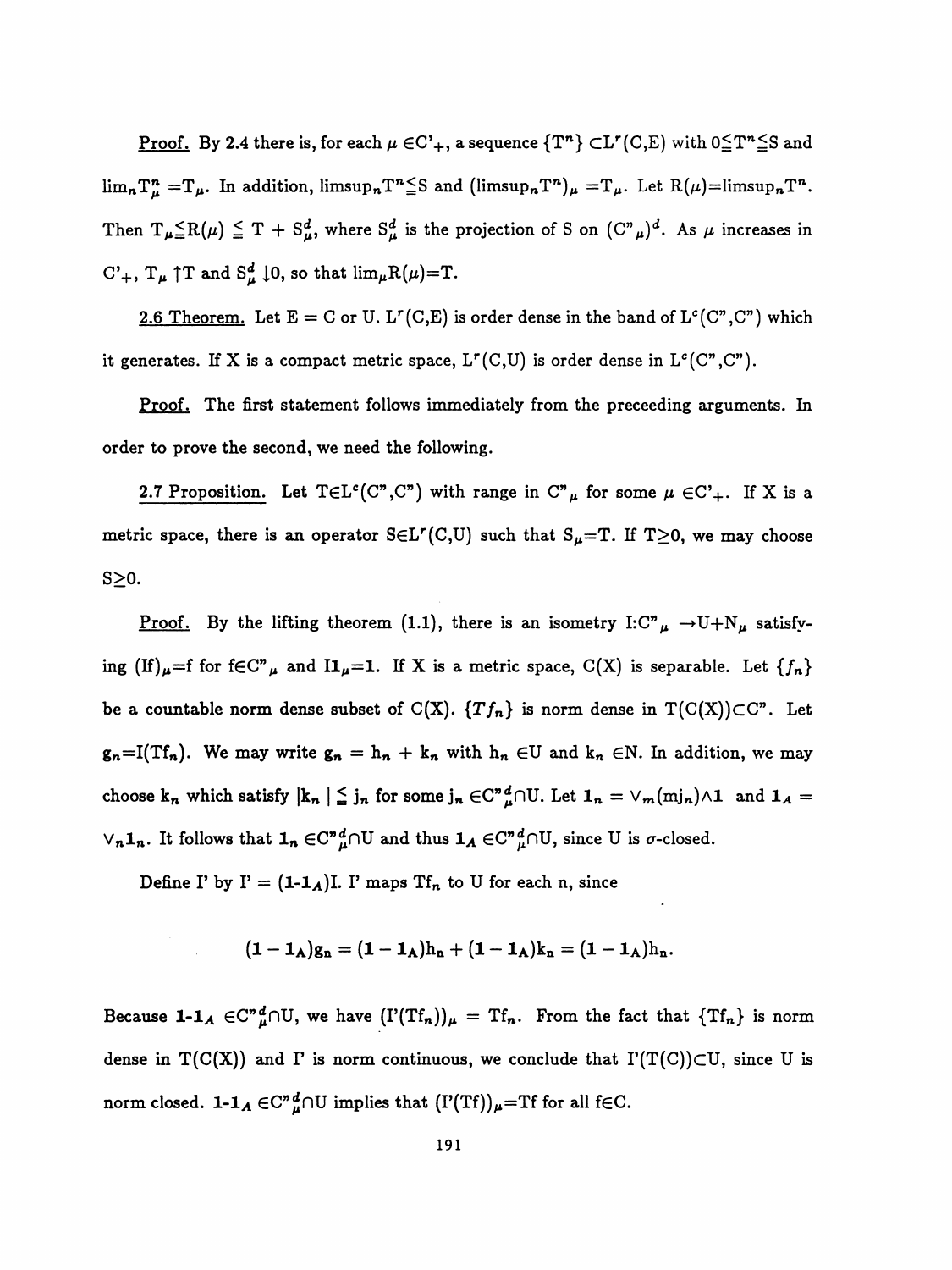I' composed with T restricted to C determines a map  $\overline{S} \in L^b(C, C^{\nu})$  with image in U, which defines S $\in$ L<sup>r</sup>(C,U). Note that  $(Sf)_{\mu}$  = Tf for f $\in$ C. If f $\in$ C" is arbitrary, we have  $(Sf)_{\mu}$ = Tf, because S and T are order continuous and C is dense in  $C$ ".

 $\ddot{\phantom{a}}$ 

 $\bar{z}$ 

 $\bar{z}$ 

 $\sim$